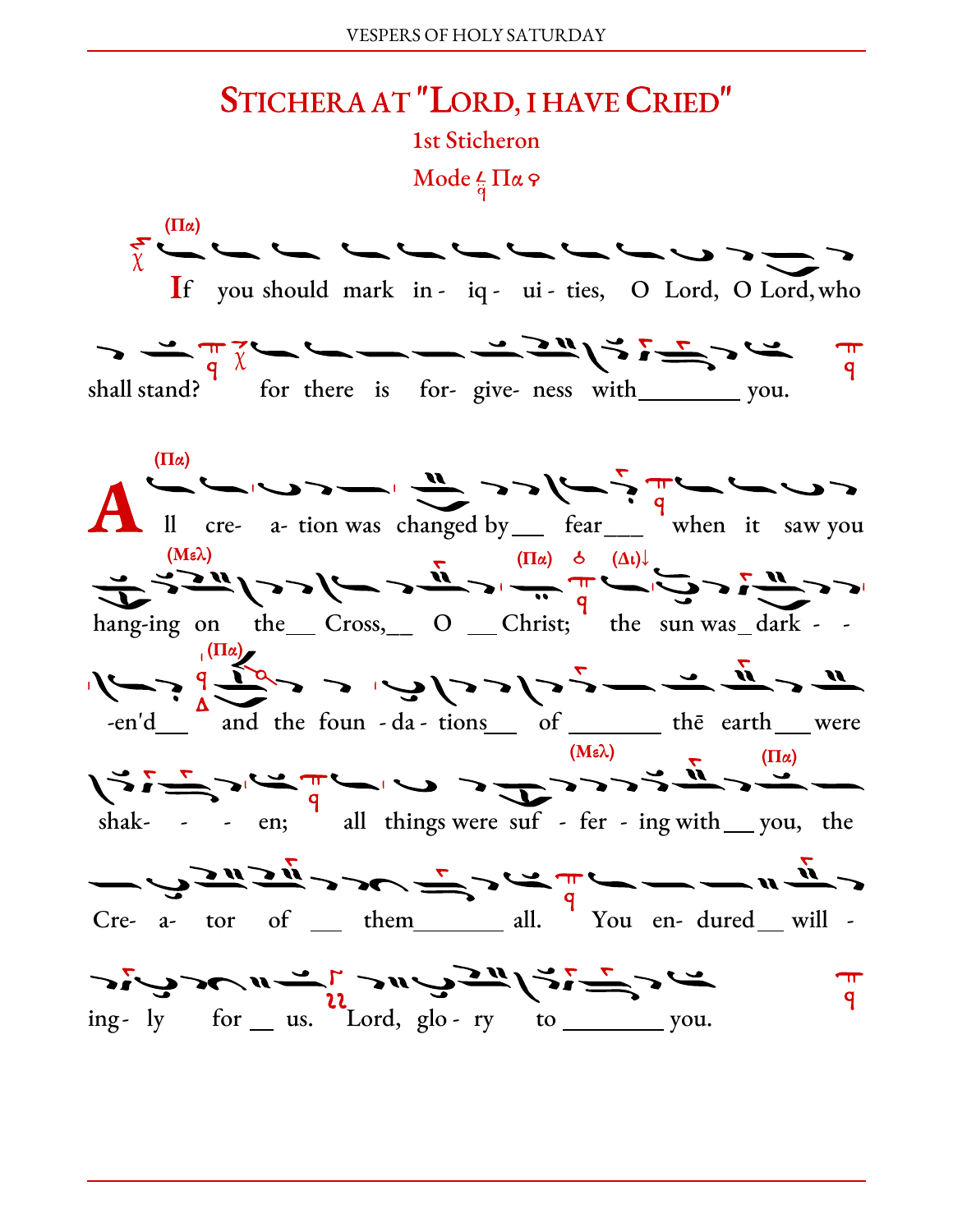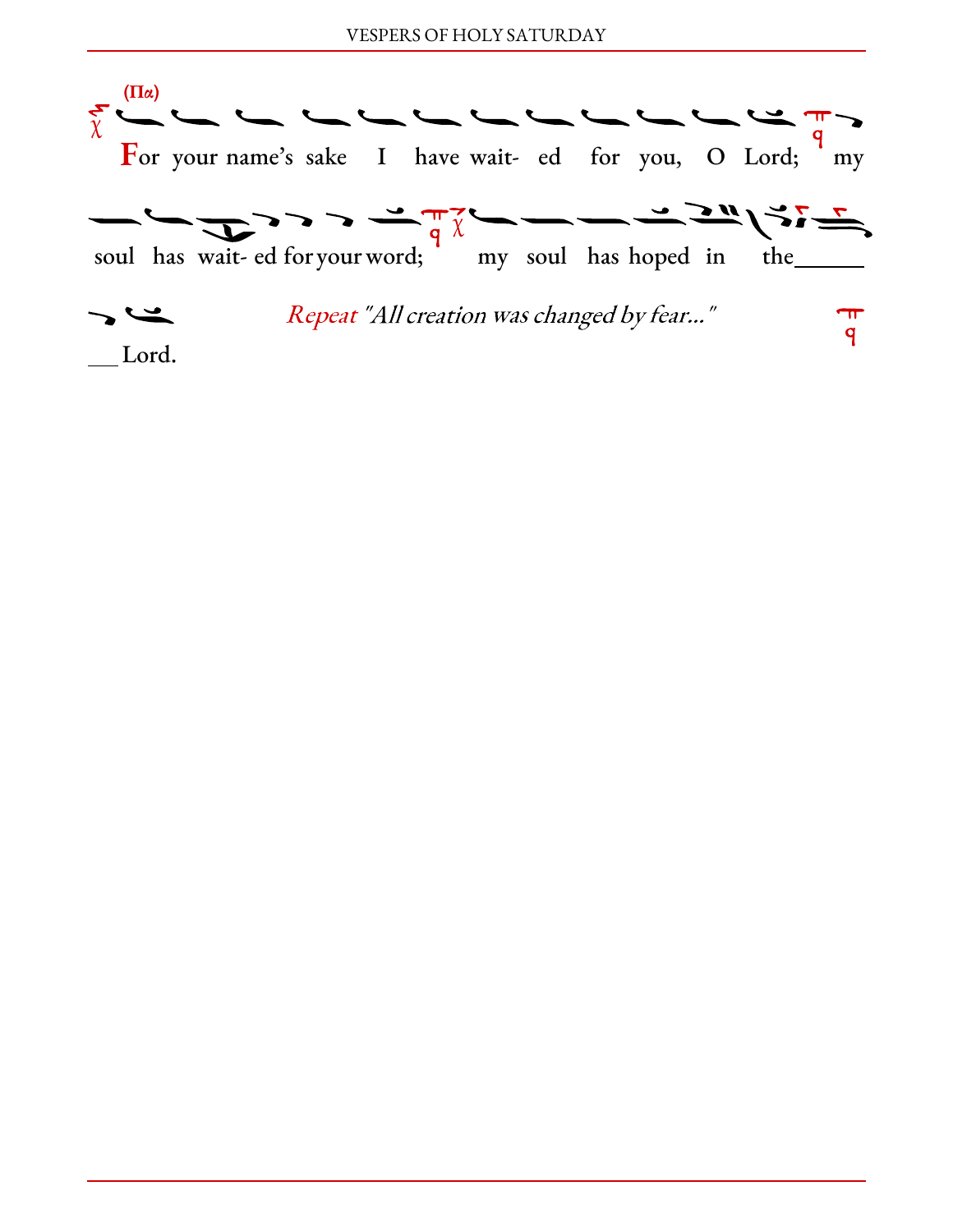## 2nd Sticheron

 $Mode \rightarrow \Delta I$ 

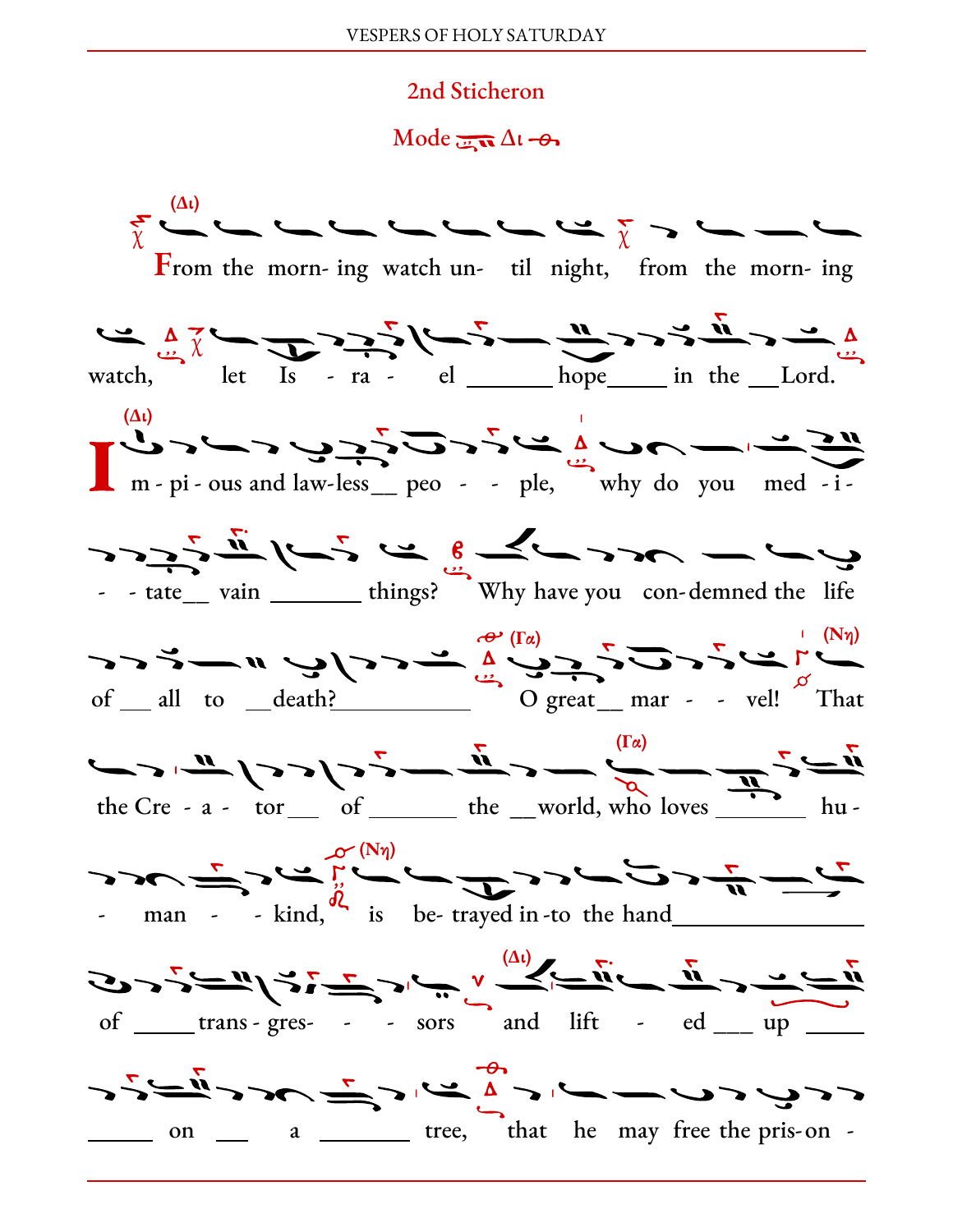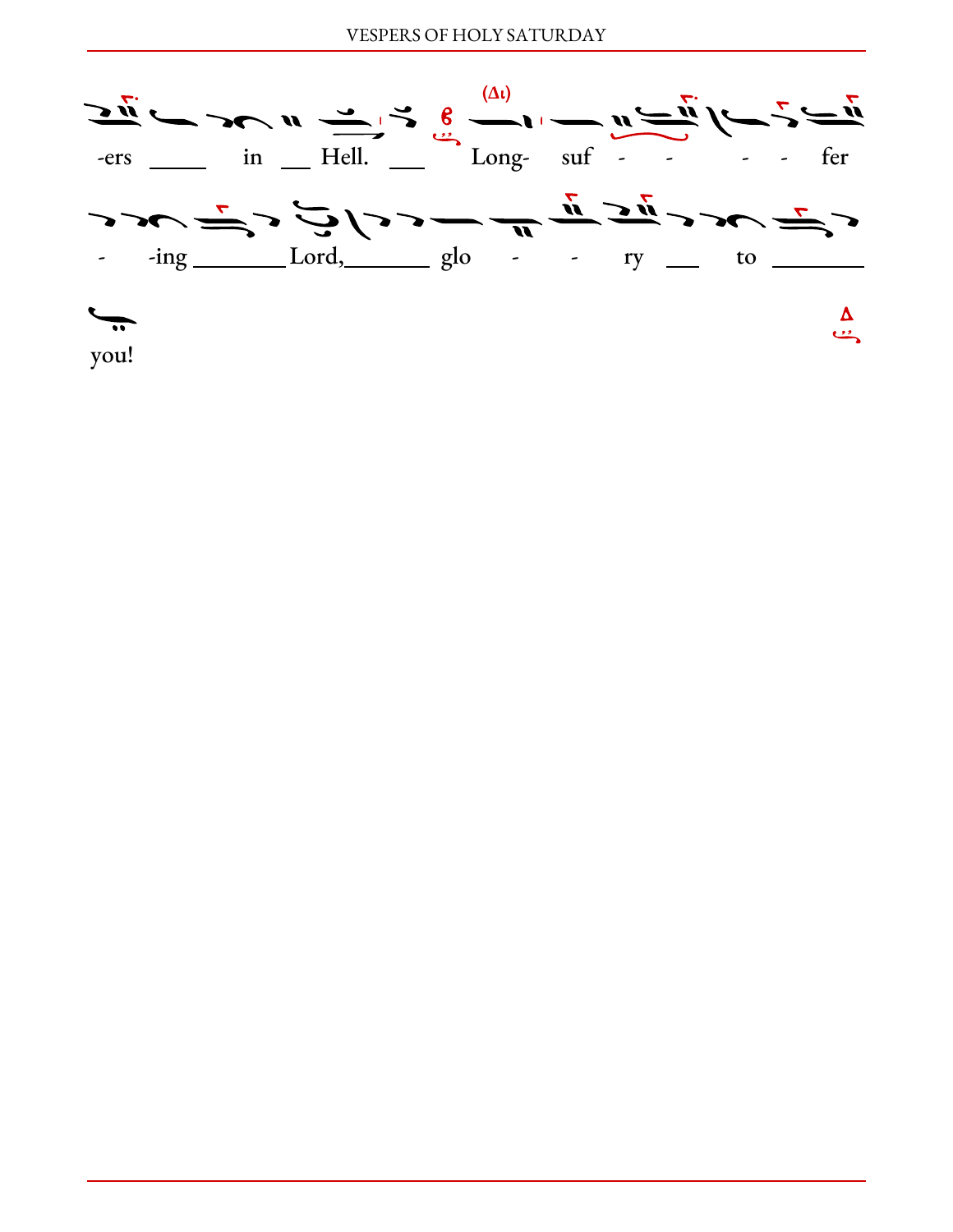## 3rd Sticheron

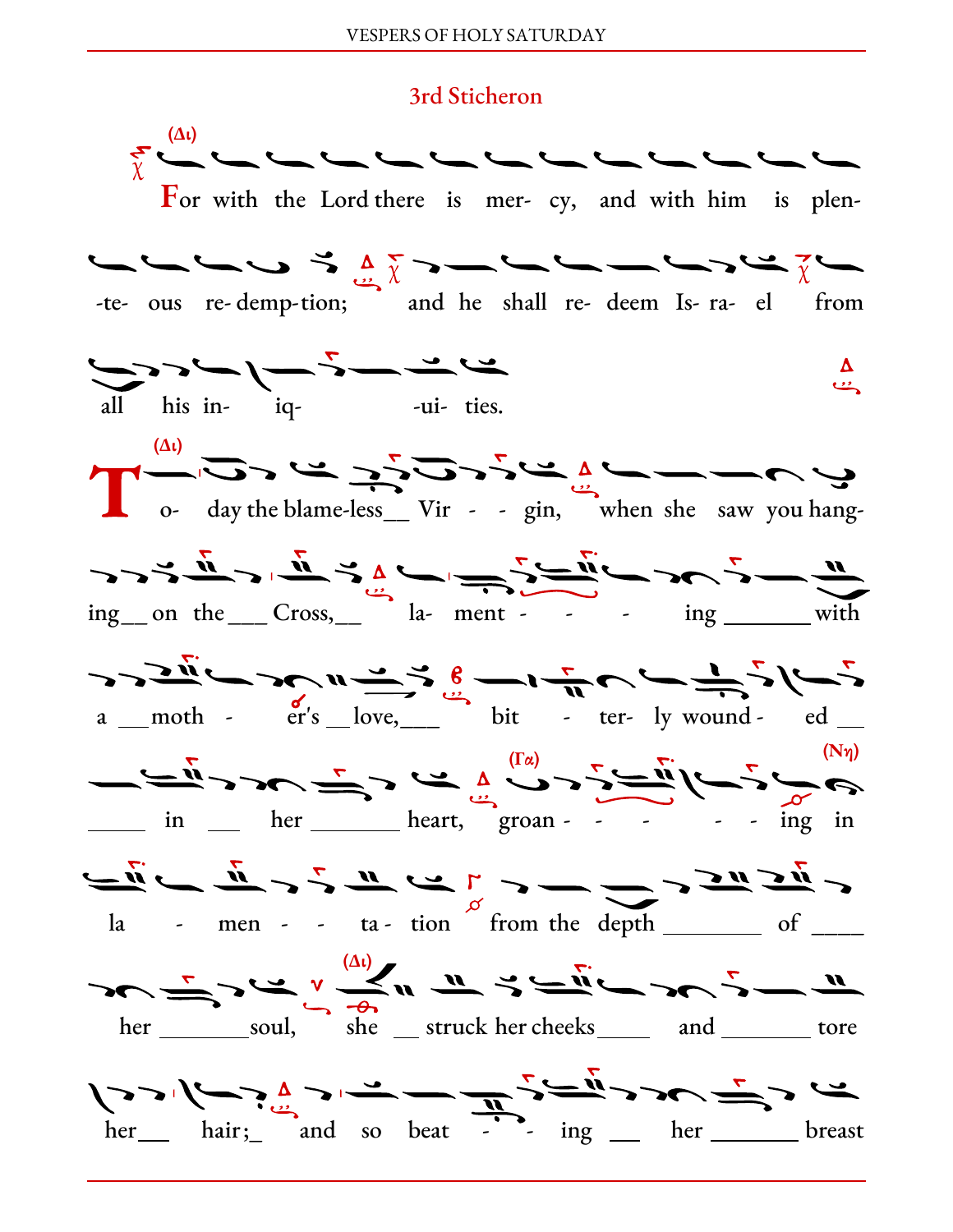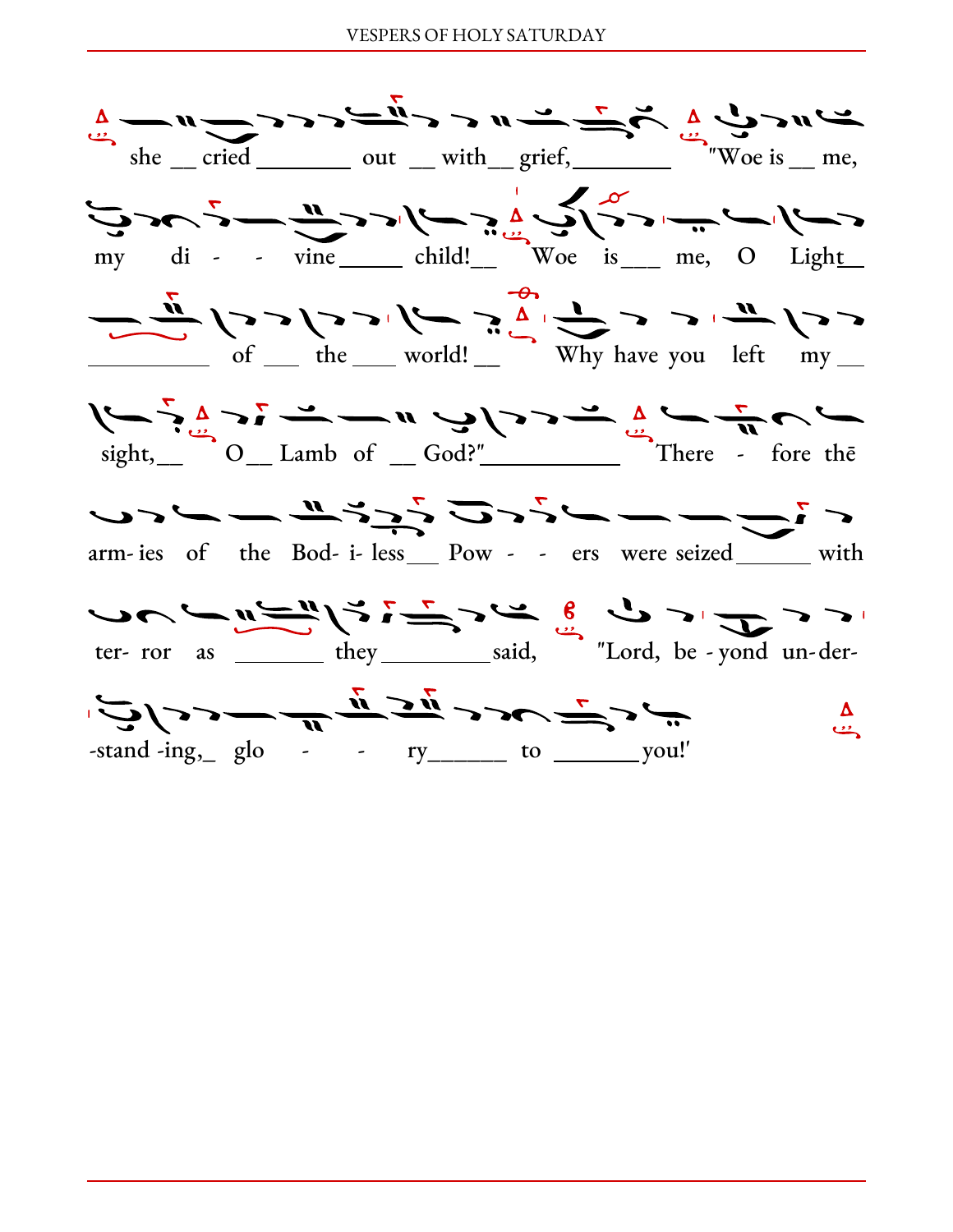## 4th Sticheron

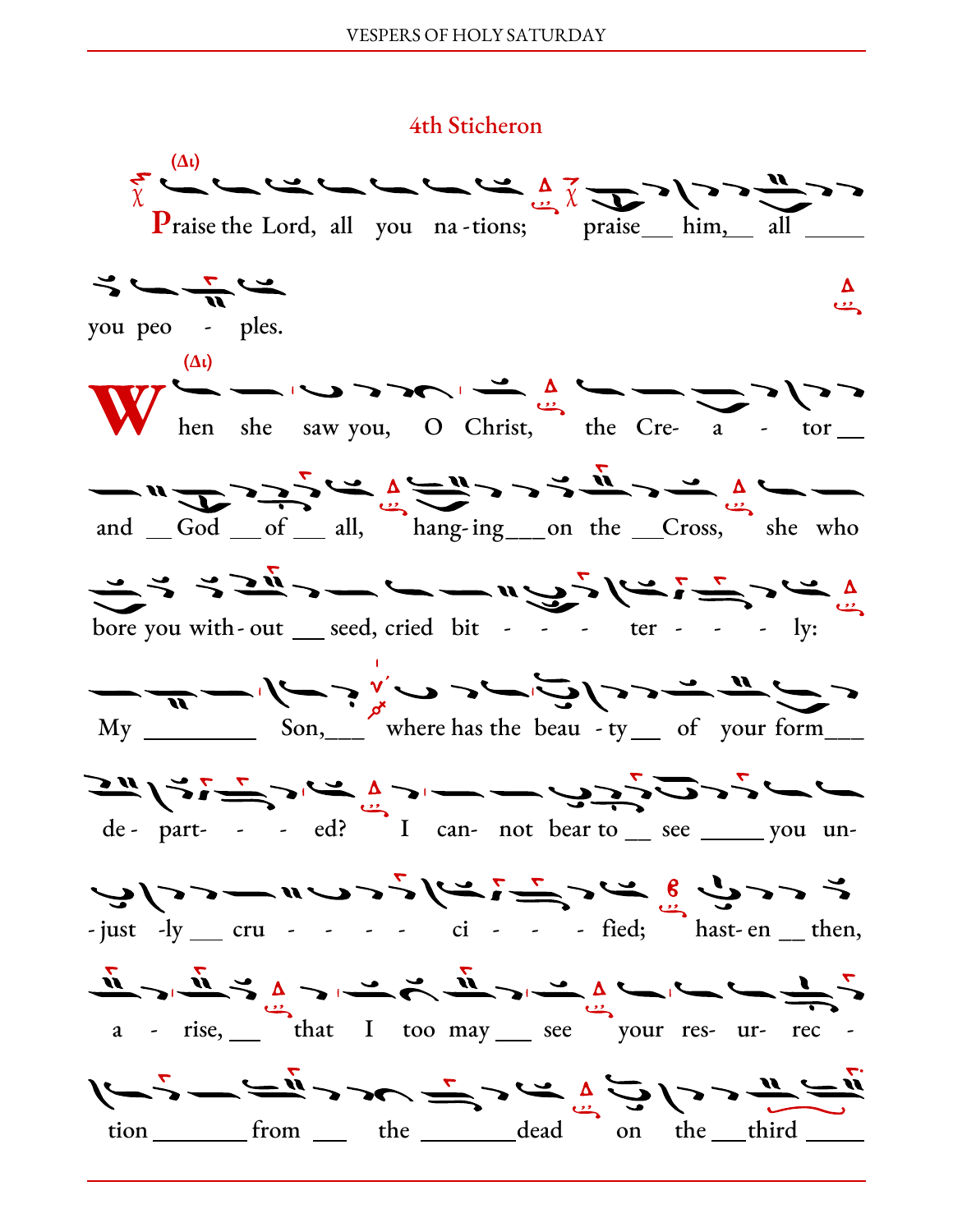

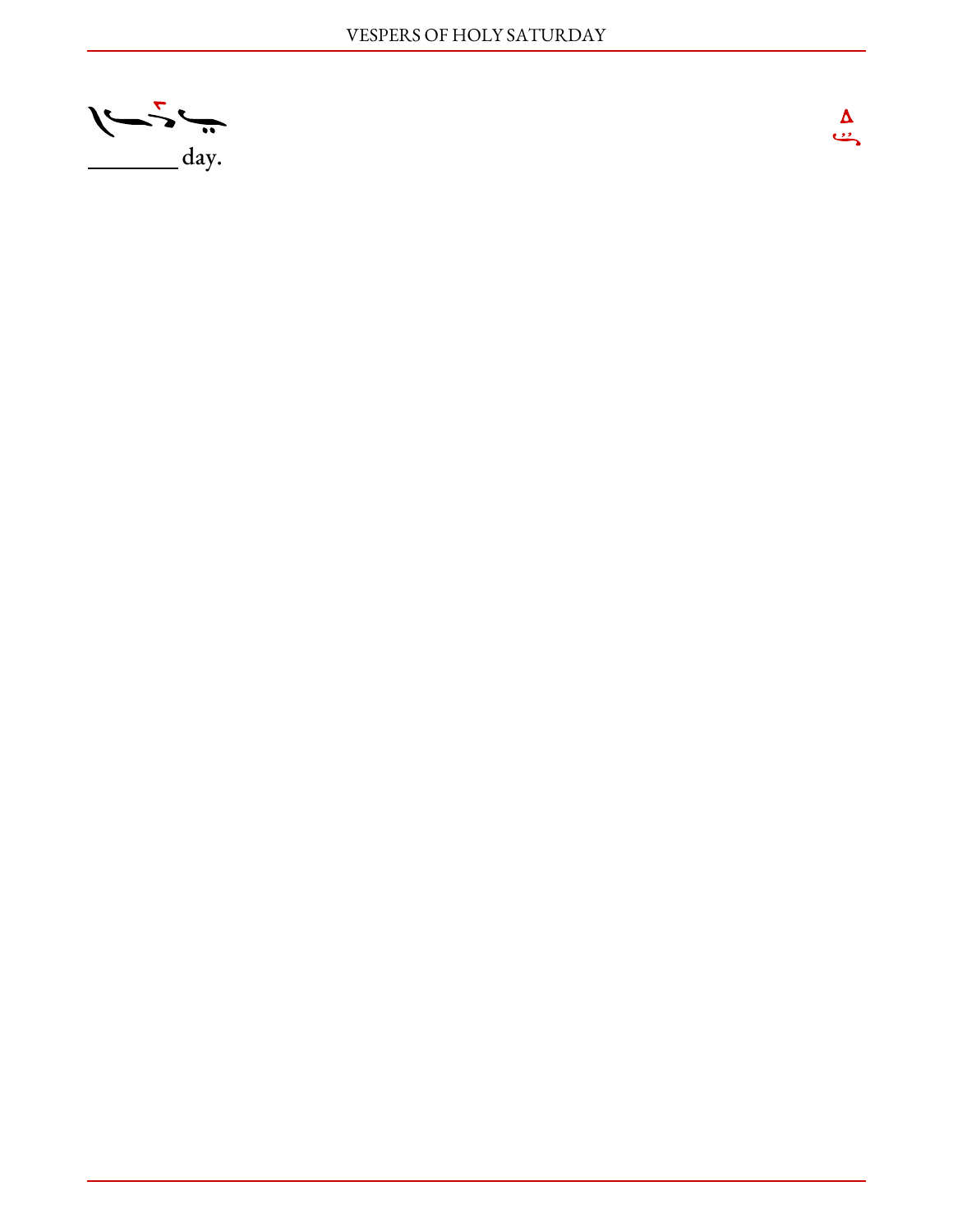## **5th Sticheron**

 $Mode \rightarrow Pa \rightarrow Pa$